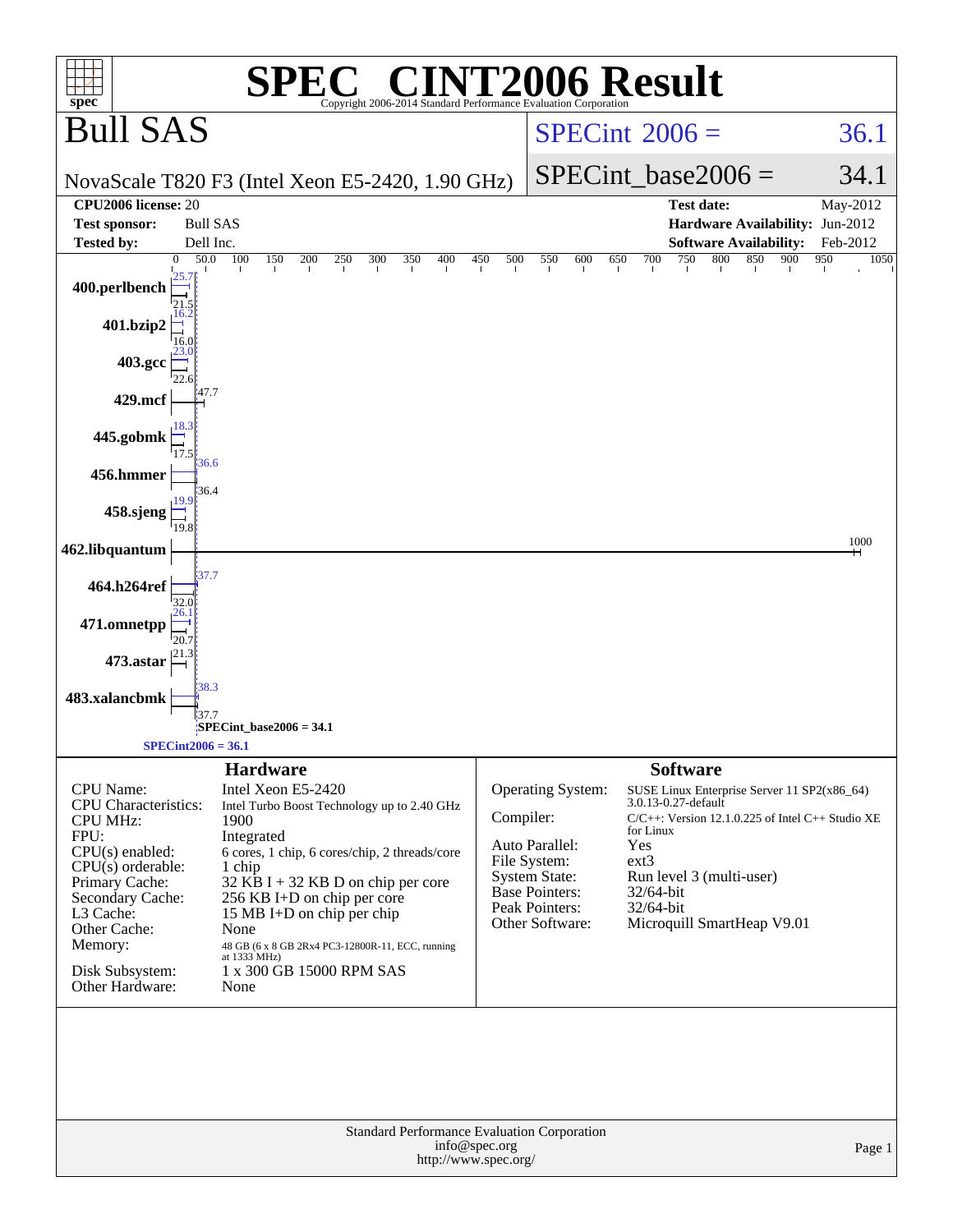

# Bull SAS

### $SPECint2006 = 36.1$  $SPECint2006 = 36.1$

NovaScale T820 F3 (Intel Xeon E5-2420, 1.90 GHz)

SPECint base2006 =  $34.1$ 

**[CPU2006 license:](http://www.spec.org/auto/cpu2006/Docs/result-fields.html#CPU2006license)** 20 **[Test date:](http://www.spec.org/auto/cpu2006/Docs/result-fields.html#Testdate)** May-2012

**[Test sponsor:](http://www.spec.org/auto/cpu2006/Docs/result-fields.html#Testsponsor)** Bull SAS **[Hardware Availability:](http://www.spec.org/auto/cpu2006/Docs/result-fields.html#HardwareAvailability)** Jun-2012 **[Tested by:](http://www.spec.org/auto/cpu2006/Docs/result-fields.html#Testedby)** Dell Inc. **[Software Availability:](http://www.spec.org/auto/cpu2006/Docs/result-fields.html#SoftwareAvailability)** Feb-2012

#### **[Results Table](http://www.spec.org/auto/cpu2006/Docs/result-fields.html#ResultsTable)**

|                    | <b>Base</b>                                                     |       |                |       |                | <b>Peak</b> |                                                   |              |                |              |                |              |
|--------------------|-----------------------------------------------------------------|-------|----------------|-------|----------------|-------------|---------------------------------------------------|--------------|----------------|--------------|----------------|--------------|
| <b>Benchmark</b>   | <b>Seconds</b>                                                  | Ratio | <b>Seconds</b> | Ratio | <b>Seconds</b> | Ratio       | <b>Seconds</b>                                    | <b>Ratio</b> | <b>Seconds</b> | <b>Ratio</b> | <b>Seconds</b> | <b>Ratio</b> |
| $ 400$ .perlbench  | 458                                                             | 21.3  | 455            | 21.5  | 455            | 21.5        | 380                                               | 25.7         | 380            | 25.7         | <b>380</b>     | 25.7         |
| 401.bzip2          | 605                                                             | 15.9  | 605            | 16.0  | 605            | 16.0        | 594                                               | 16.2         | 594            | 16.2         | 594            | 16.2         |
| $403.\mathrm{gcc}$ | 357                                                             | 22.5  | 356            | 22.6  | 356            | 22.6        | 350                                               | 23.0         | 350            | 23.0         | 350            | 23.0         |
| $429$ .mcf         | 191                                                             | 47.7  | 192            | 47.6  | 191            | 47.7        | 191                                               | 47.7         | 192            | 47.6         | 191            | 47.7         |
| $445$ .gobmk       | 599                                                             | 17.5  | 599            | 17.5  | 599            | 17.5        | 572                                               | 18.3         | 572            | 18.3         | 572            | 18.3         |
| 456.hmmer          | 256                                                             | 36.4  | 256            | 36.4  | 256            | 36.4        | 255                                               | 36.6         | 255            | 36.6         | 255            | 36.6         |
| $458$ .sjeng       | 610                                                             | 19.8  | 611            | 19.8  | 611            | 19.8        | 607                                               | <b>19.9</b>  | 607            | 19.9         | 606            | 20.0         |
| 462.libquantum     | 20.9                                                            | 993   | 20.7           | 1000  | 20.7           | 1000        | 20.9                                              | 993          | 20.7           | <b>1000</b>  | 20.7           | 1000         |
| 464.h264ref        | 692                                                             | 32.0  | 693            | 31.9  | 692            | 32.0        | 588                                               | 37.7         | 588            | 37.7         | 585            | 37.8         |
| 471.omnetpp        | 302                                                             | 20.7  | 302            | 20.7  | 301            | 20.8        | 239                                               | 26.1         | 237            | 26.4         | 239            | 26.1         |
| $473$ . astar      | 330                                                             | 21.3  | 331            | 21.2  | 330            | 21.3        | 330                                               | 21.3         | 331            | 21.2         | 330            | 21.3         |
| 483.xalancbmk      | 182                                                             | 37.9  | 184            | 37.4  | 183            | 37.7        | 180                                               | 38.3         | 180            | 38.2         | <b>180</b>     | <u>38.3</u>  |
|                    | Describe announced to the conduction of the theory occupations. |       |                |       |                |             | Deld and called to all the total control a modian |              |                |              |                |              |

Results appear in the [order in which they were run.](http://www.spec.org/auto/cpu2006/Docs/result-fields.html#RunOrder) Bold underlined text [indicates a median measurement.](http://www.spec.org/auto/cpu2006/Docs/result-fields.html#Median)

#### **[Operating System Notes](http://www.spec.org/auto/cpu2006/Docs/result-fields.html#OperatingSystemNotes)**

Stack size set to unlimited using "ulimit -s unlimited"

#### **[Platform Notes](http://www.spec.org/auto/cpu2006/Docs/result-fields.html#PlatformNotes)**

 CPU Power Management set to Maximum Performance Memory Frequency set to Maximum Performance Turbo Boost set to Enabled C States/C1E set to Enabled Sysinfo program /root/CPU2006-1.2/config/sysinfo.rev6800 \$Rev: 6800 \$ \$Date:: 2011-10-11 #\$ 6f2ebdff5032aaa42e583f96b07f99d3 running on linux-sxkz Thu May 31 09:05:46 2012 This section contains SUT (System Under Test) info as seen by some common utilities. To remove or add to this section, see: <http://www.spec.org/cpu2006/Docs/config.html#sysinfo> From /proc/cpuinfo model name : Intel(R) Xeon(R) CPU E5-2420 0 @ 1.90GHz 1 "physical id"s (chips) 12 "processors" cores, siblings (Caution: counting these is hw and system dependent. The following excerpts from /proc/cpuinfo might not be reliable. Use with caution.) cpu cores : 6 siblings : 12 physical 0: cores 0 1 2 3 4 5 cache size : 15360 KB Continued on next page

> Standard Performance Evaluation Corporation [info@spec.org](mailto:info@spec.org) <http://www.spec.org/>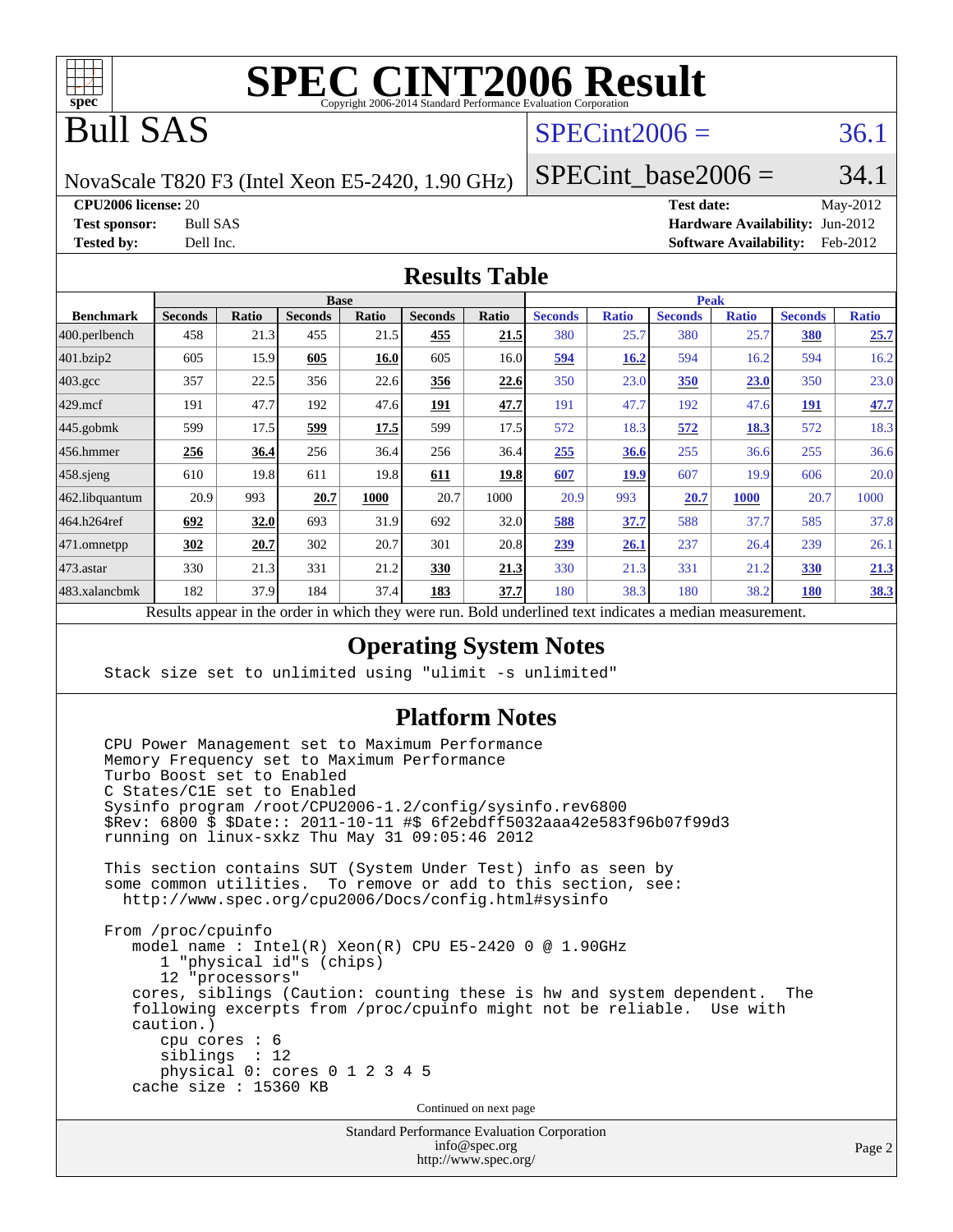#### **spec [SPEC CINT2006 Result](http://www.spec.org/auto/cpu2006/Docs/result-fields.html#SPECCINT2006Result)** Copyright 2006-2014 Standard Performance Evaluation Corpo

# Bull SAS

### $SPECint2006 = 36.1$  $SPECint2006 = 36.1$

NovaScale T820 F3 (Intel Xeon E5-2420, 1.90 GHz)

**[CPU2006 license:](http://www.spec.org/auto/cpu2006/Docs/result-fields.html#CPU2006license)** 20 **[Test date:](http://www.spec.org/auto/cpu2006/Docs/result-fields.html#Testdate)** May-2012 **[Test sponsor:](http://www.spec.org/auto/cpu2006/Docs/result-fields.html#Testsponsor)** Bull SAS **[Hardware Availability:](http://www.spec.org/auto/cpu2006/Docs/result-fields.html#HardwareAvailability)** Jun-2012 **[Tested by:](http://www.spec.org/auto/cpu2006/Docs/result-fields.html#Testedby)** Dell Inc. **[Software Availability:](http://www.spec.org/auto/cpu2006/Docs/result-fields.html#SoftwareAvailability)** Feb-2012

SPECint base2006 =  $34.1$ 

#### **[Platform Notes \(Continued\)](http://www.spec.org/auto/cpu2006/Docs/result-fields.html#PlatformNotes)**

 From /proc/meminfo MemTotal: 49348896 kB HugePages\_Total: 0<br>Hugepagesize: 2048 kB Hugepagesize: /usr/bin/lsb\_release -d SUSE Linux Enterprise Server 11 (x86\_64) From /etc/\*release\* /etc/\*version\* SuSE-release: SUSE Linux Enterprise Server 11 (x86\_64) VERSION = 11 PATCHLEVEL = 2 uname -a: Linux linux-sxkz 3.0.13-0.27-default #1 SMP Wed Feb 15 13:33:49 UTC 2012 (d73692b) x86\_64 x86\_64 x86\_64 GNU/Linux run-level 3 May 29 10:00 last=S SPEC is set to: /root/CPU2006-1.2<br>Filesystem Type Size Use Type Size Used Avail Use% Mounted on<br>ext3 271G 40G 218G 16% / /dev/sda2 ext3 271G 40G 218G 16% / Additional information from dmidecode:

(End of data from sysinfo program)

#### **[General Notes](http://www.spec.org/auto/cpu2006/Docs/result-fields.html#GeneralNotes)**

Environment variables set by runspec before the start of the run: KMP\_AFFINITY = "granularity=fine,scatter" LD\_LIBRARY\_PATH = "/root/CPU2006-1.2/libs/32:/root/CPU2006-1.2/libs/64" OMP\_NUM\_THREADS = "6" Binaries compiled on a system with 1x Core i7-860 CPU + 8GB memory using RHEL5.5 Transparent Huge Pages enabled with: echo always > /sys/kernel/mm/transparent\_hugepage/enabled Filesystem page cache cleared with: echo 1> /proc/sys/vm/drop\_caches The Dell PowerEdge T320 and the Bull NovaScale T820 F3 models are electronically equivalent. The results have been measured on a Dell PowerEdge T320 model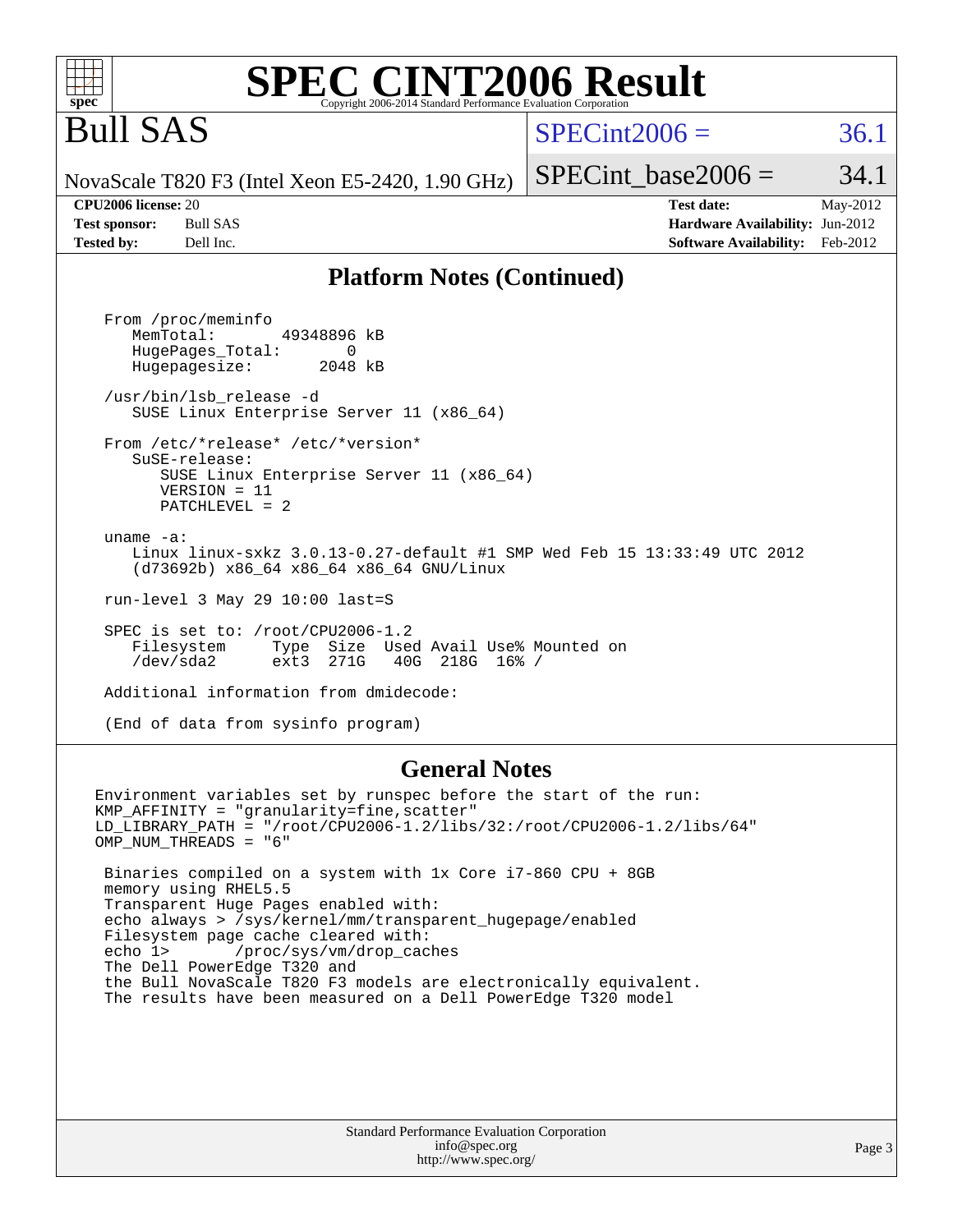

# Bull SAS

#### $SPECint2006 = 36.1$  $SPECint2006 = 36.1$

NovaScale T820 F3 (Intel Xeon E5-2420, 1.90 GHz)

**[Tested by:](http://www.spec.org/auto/cpu2006/Docs/result-fields.html#Testedby)** Dell Inc. **[Software Availability:](http://www.spec.org/auto/cpu2006/Docs/result-fields.html#SoftwareAvailability)** Feb-2012

**[CPU2006 license:](http://www.spec.org/auto/cpu2006/Docs/result-fields.html#CPU2006license)** 20 **[Test date:](http://www.spec.org/auto/cpu2006/Docs/result-fields.html#Testdate)** May-2012 **[Test sponsor:](http://www.spec.org/auto/cpu2006/Docs/result-fields.html#Testsponsor)** Bull SAS **[Hardware Availability:](http://www.spec.org/auto/cpu2006/Docs/result-fields.html#HardwareAvailability)** Jun-2012

SPECint base2006 =  $34.1$ 

## **[Base Compiler Invocation](http://www.spec.org/auto/cpu2006/Docs/result-fields.html#BaseCompilerInvocation)**

[C benchmarks](http://www.spec.org/auto/cpu2006/Docs/result-fields.html#Cbenchmarks):  $\text{icc}$   $-\text{m64}$ 

[C++ benchmarks:](http://www.spec.org/auto/cpu2006/Docs/result-fields.html#CXXbenchmarks) [icpc -m64](http://www.spec.org/cpu2006/results/res2012q3/cpu2006-20120703-23436.flags.html#user_CXXbase_intel_icpc_64bit_fc66a5337ce925472a5c54ad6a0de310)

#### **[Base Portability Flags](http://www.spec.org/auto/cpu2006/Docs/result-fields.html#BasePortabilityFlags)**

 400.perlbench: [-DSPEC\\_CPU\\_LP64](http://www.spec.org/cpu2006/results/res2012q3/cpu2006-20120703-23436.flags.html#b400.perlbench_basePORTABILITY_DSPEC_CPU_LP64) [-DSPEC\\_CPU\\_LINUX\\_X64](http://www.spec.org/cpu2006/results/res2012q3/cpu2006-20120703-23436.flags.html#b400.perlbench_baseCPORTABILITY_DSPEC_CPU_LINUX_X64) 401.bzip2: [-DSPEC\\_CPU\\_LP64](http://www.spec.org/cpu2006/results/res2012q3/cpu2006-20120703-23436.flags.html#suite_basePORTABILITY401_bzip2_DSPEC_CPU_LP64) 403.gcc: [-DSPEC\\_CPU\\_LP64](http://www.spec.org/cpu2006/results/res2012q3/cpu2006-20120703-23436.flags.html#suite_basePORTABILITY403_gcc_DSPEC_CPU_LP64) 429.mcf: [-DSPEC\\_CPU\\_LP64](http://www.spec.org/cpu2006/results/res2012q3/cpu2006-20120703-23436.flags.html#suite_basePORTABILITY429_mcf_DSPEC_CPU_LP64) 445.gobmk: [-DSPEC\\_CPU\\_LP64](http://www.spec.org/cpu2006/results/res2012q3/cpu2006-20120703-23436.flags.html#suite_basePORTABILITY445_gobmk_DSPEC_CPU_LP64) 456.hmmer: [-DSPEC\\_CPU\\_LP64](http://www.spec.org/cpu2006/results/res2012q3/cpu2006-20120703-23436.flags.html#suite_basePORTABILITY456_hmmer_DSPEC_CPU_LP64) 458.sjeng: [-DSPEC\\_CPU\\_LP64](http://www.spec.org/cpu2006/results/res2012q3/cpu2006-20120703-23436.flags.html#suite_basePORTABILITY458_sjeng_DSPEC_CPU_LP64) 462.libquantum: [-DSPEC\\_CPU\\_LP64](http://www.spec.org/cpu2006/results/res2012q3/cpu2006-20120703-23436.flags.html#suite_basePORTABILITY462_libquantum_DSPEC_CPU_LP64) [-DSPEC\\_CPU\\_LINUX](http://www.spec.org/cpu2006/results/res2012q3/cpu2006-20120703-23436.flags.html#b462.libquantum_baseCPORTABILITY_DSPEC_CPU_LINUX) 464.h264ref: [-DSPEC\\_CPU\\_LP64](http://www.spec.org/cpu2006/results/res2012q3/cpu2006-20120703-23436.flags.html#suite_basePORTABILITY464_h264ref_DSPEC_CPU_LP64) 471.omnetpp: [-DSPEC\\_CPU\\_LP64](http://www.spec.org/cpu2006/results/res2012q3/cpu2006-20120703-23436.flags.html#suite_basePORTABILITY471_omnetpp_DSPEC_CPU_LP64) 473.astar: [-DSPEC\\_CPU\\_LP64](http://www.spec.org/cpu2006/results/res2012q3/cpu2006-20120703-23436.flags.html#suite_basePORTABILITY473_astar_DSPEC_CPU_LP64) 483.xalancbmk: [-DSPEC\\_CPU\\_LP64](http://www.spec.org/cpu2006/results/res2012q3/cpu2006-20120703-23436.flags.html#suite_basePORTABILITY483_xalancbmk_DSPEC_CPU_LP64) [-DSPEC\\_CPU\\_LINUX](http://www.spec.org/cpu2006/results/res2012q3/cpu2006-20120703-23436.flags.html#b483.xalancbmk_baseCXXPORTABILITY_DSPEC_CPU_LINUX)

### **[Base Optimization Flags](http://www.spec.org/auto/cpu2006/Docs/result-fields.html#BaseOptimizationFlags)**

[C benchmarks](http://www.spec.org/auto/cpu2006/Docs/result-fields.html#Cbenchmarks):

[-xAVX](http://www.spec.org/cpu2006/results/res2012q3/cpu2006-20120703-23436.flags.html#user_CCbase_f-xAVX) [-ipo](http://www.spec.org/cpu2006/results/res2012q3/cpu2006-20120703-23436.flags.html#user_CCbase_f-ipo) [-O3](http://www.spec.org/cpu2006/results/res2012q3/cpu2006-20120703-23436.flags.html#user_CCbase_f-O3) [-no-prec-div](http://www.spec.org/cpu2006/results/res2012q3/cpu2006-20120703-23436.flags.html#user_CCbase_f-no-prec-div) [-parallel](http://www.spec.org/cpu2006/results/res2012q3/cpu2006-20120703-23436.flags.html#user_CCbase_f-parallel) [-opt-prefetch](http://www.spec.org/cpu2006/results/res2012q3/cpu2006-20120703-23436.flags.html#user_CCbase_f-opt-prefetch) [-auto-p32](http://www.spec.org/cpu2006/results/res2012q3/cpu2006-20120703-23436.flags.html#user_CCbase_f-auto-p32)

[C++ benchmarks:](http://www.spec.org/auto/cpu2006/Docs/result-fields.html#CXXbenchmarks)

[-xAVX](http://www.spec.org/cpu2006/results/res2012q3/cpu2006-20120703-23436.flags.html#user_CXXbase_f-xAVX) [-ipo](http://www.spec.org/cpu2006/results/res2012q3/cpu2006-20120703-23436.flags.html#user_CXXbase_f-ipo) [-O3](http://www.spec.org/cpu2006/results/res2012q3/cpu2006-20120703-23436.flags.html#user_CXXbase_f-O3) [-no-prec-div](http://www.spec.org/cpu2006/results/res2012q3/cpu2006-20120703-23436.flags.html#user_CXXbase_f-no-prec-div) [-opt-prefetch](http://www.spec.org/cpu2006/results/res2012q3/cpu2006-20120703-23436.flags.html#user_CXXbase_f-opt-prefetch) [-auto-p32](http://www.spec.org/cpu2006/results/res2012q3/cpu2006-20120703-23436.flags.html#user_CXXbase_f-auto-p32) [-Wl,-z,muldefs](http://www.spec.org/cpu2006/results/res2012q3/cpu2006-20120703-23436.flags.html#user_CXXbase_link_force_multiple1_74079c344b956b9658436fd1b6dd3a8a) [-L/smartheap -lsmartheap64](http://www.spec.org/cpu2006/results/res2012q3/cpu2006-20120703-23436.flags.html#user_CXXbase_SmartHeap64_5e654037dadeae1fe403ab4b4466e60b)

### **[Base Other Flags](http://www.spec.org/auto/cpu2006/Docs/result-fields.html#BaseOtherFlags)**

[C benchmarks](http://www.spec.org/auto/cpu2006/Docs/result-fields.html#Cbenchmarks):

403.gcc: [-Dalloca=\\_alloca](http://www.spec.org/cpu2006/results/res2012q3/cpu2006-20120703-23436.flags.html#b403.gcc_baseEXTRA_CFLAGS_Dalloca_be3056838c12de2578596ca5467af7f3)

## **[Peak Compiler Invocation](http://www.spec.org/auto/cpu2006/Docs/result-fields.html#PeakCompilerInvocation)**

[C benchmarks \(except as noted below\)](http://www.spec.org/auto/cpu2006/Docs/result-fields.html#Cbenchmarksexceptasnotedbelow):  $\text{icc}$  -m64

Continued on next page

Standard Performance Evaluation Corporation [info@spec.org](mailto:info@spec.org) <http://www.spec.org/>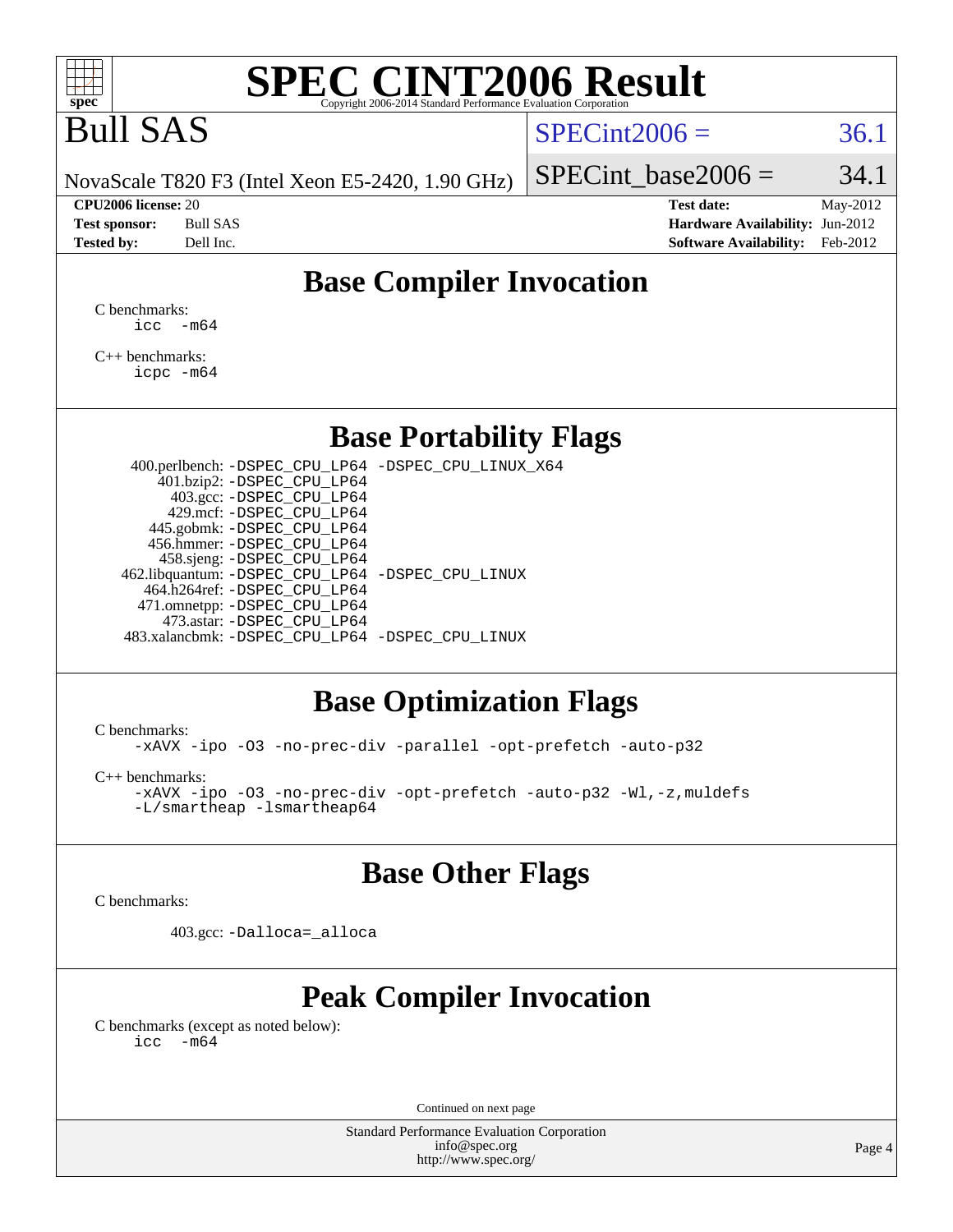

Bull SAS

 $SPECint2006 = 36.1$  $SPECint2006 = 36.1$ 

NovaScale T820 F3 (Intel Xeon E5-2420, 1.90 GHz)

SPECint base2006 =  $34.1$ 

**[CPU2006 license:](http://www.spec.org/auto/cpu2006/Docs/result-fields.html#CPU2006license)** 20 **[Test date:](http://www.spec.org/auto/cpu2006/Docs/result-fields.html#Testdate)** May-2012 **[Test sponsor:](http://www.spec.org/auto/cpu2006/Docs/result-fields.html#Testsponsor)** Bull SAS **[Hardware Availability:](http://www.spec.org/auto/cpu2006/Docs/result-fields.html#HardwareAvailability)** Jun-2012 **[Tested by:](http://www.spec.org/auto/cpu2006/Docs/result-fields.html#Testedby)** Dell Inc. **[Software Availability:](http://www.spec.org/auto/cpu2006/Docs/result-fields.html#SoftwareAvailability)** Feb-2012

# **[Peak Compiler Invocation \(Continued\)](http://www.spec.org/auto/cpu2006/Docs/result-fields.html#PeakCompilerInvocation)**

400.perlbench: [icc -m32](http://www.spec.org/cpu2006/results/res2012q3/cpu2006-20120703-23436.flags.html#user_peakCCLD400_perlbench_intel_icc_a6a621f8d50482236b970c6ac5f55f93)

445.gobmk: [icc -m32](http://www.spec.org/cpu2006/results/res2012q3/cpu2006-20120703-23436.flags.html#user_peakCCLD445_gobmk_intel_icc_a6a621f8d50482236b970c6ac5f55f93)

464.h264ref: [icc -m32](http://www.spec.org/cpu2006/results/res2012q3/cpu2006-20120703-23436.flags.html#user_peakCCLD464_h264ref_intel_icc_a6a621f8d50482236b970c6ac5f55f93)

[C++ benchmarks \(except as noted below\):](http://www.spec.org/auto/cpu2006/Docs/result-fields.html#CXXbenchmarksexceptasnotedbelow) [icpc -m32](http://www.spec.org/cpu2006/results/res2012q3/cpu2006-20120703-23436.flags.html#user_CXXpeak_intel_icpc_4e5a5ef1a53fd332b3c49e69c3330699)

473.astar: [icpc -m64](http://www.spec.org/cpu2006/results/res2012q3/cpu2006-20120703-23436.flags.html#user_peakCXXLD473_astar_intel_icpc_64bit_fc66a5337ce925472a5c54ad6a0de310)

#### **[Peak Portability Flags](http://www.spec.org/auto/cpu2006/Docs/result-fields.html#PeakPortabilityFlags)**

```
 400.perlbench: -DSPEC_CPU_LINUX_IA32
    401.bzip2: -DSPEC_CPU_LP64
      403.gcc: -DSPEC_CPU_LP64
     429.mcf: -DSPEC_CPU_LP64
   456.hmmer: -DSPEC_CPU_LP64
    458.sjeng: -DSPEC_CPU_LP64
462.libquantum: -DSPEC_CPU_LP64 -DSPEC_CPU_LINUX
     473.astar: -DSPEC_CPU_LP64
483.xalancbmk: -DSPEC_CPU_LINUX
```
## **[Peak Optimization Flags](http://www.spec.org/auto/cpu2006/Docs/result-fields.html#PeakOptimizationFlags)**

[C benchmarks](http://www.spec.org/auto/cpu2006/Docs/result-fields.html#Cbenchmarks):

```
 400.perlbench: -xAVX(pass 2) -prof-gen(pass 1) -ipo(pass 2) -O3(pass 2)
           -no-prec-div(pass 2) -prof-use(pass 2) -opt-prefetch
          -ansi-alias
   401.bzip2: -xAVX(pass 2) -prof-gen(pass 1) -ipo(pass 2) -O3(pass 2)
           -no-prec-div -prof-use(pass 2) -auto-ilp32 -opt-prefetch
           -ansi-alias
    403.gcc: -xAVX -ipo -O3 -no-prec-div -inline-calloc
           -opt-malloc-options=3 -auto-ilp32
   429.mcf: basepeak = yes
  445.gobmk: -xAVX(pass 2) -prof-gen(pass 1) -prof-use(pass 2)
           -ansi-alias
  456.hmmer: -xAVX -ipo -O3 -no-prec-div -unroll2 -auto-ilp32
           -ansi-alias
```
Continued on next page

```
Standard Performance Evaluation Corporation
             info@spec.org
          http://www.spec.org/
```